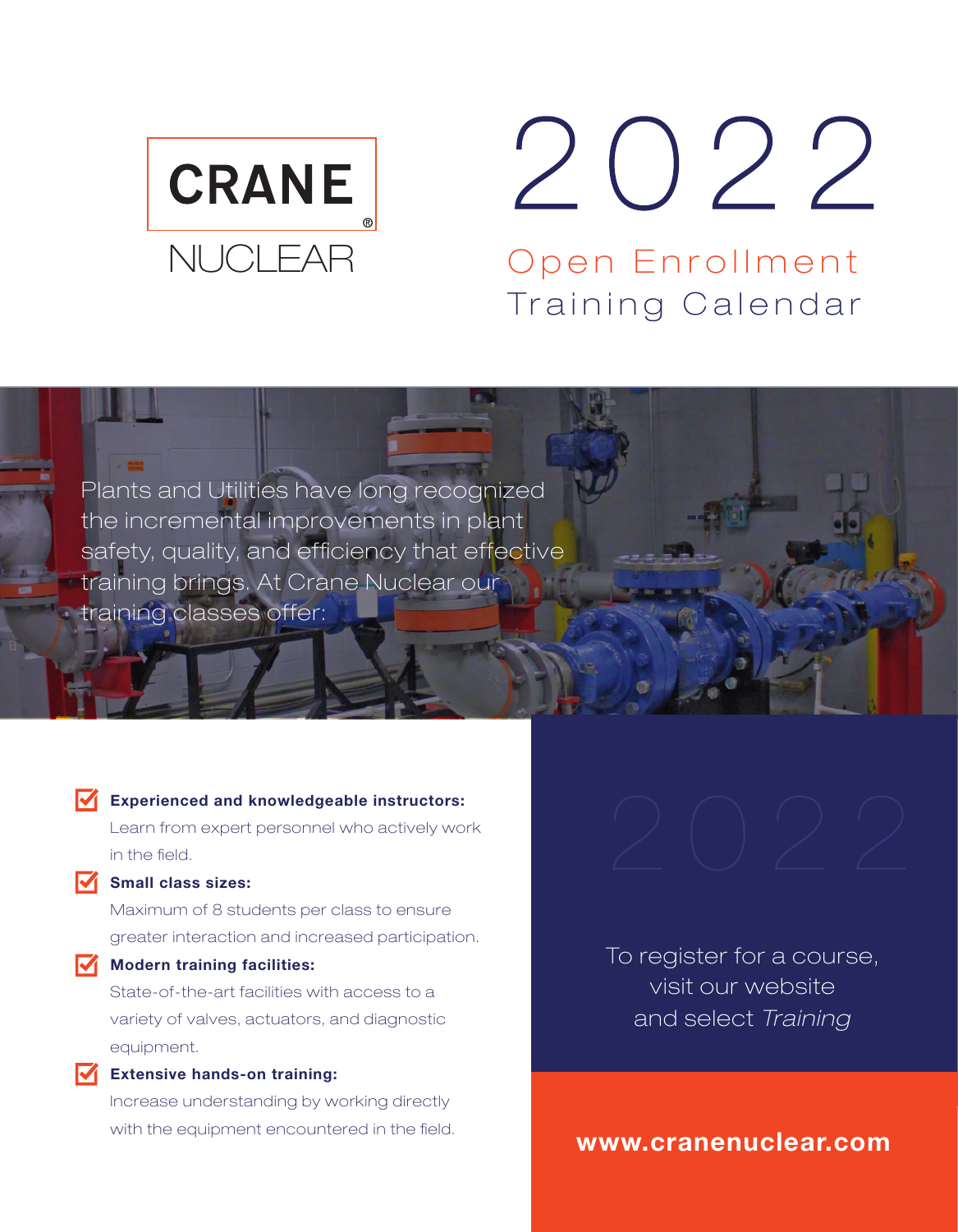## Training Calendar

| <b>PART</b>    | <b>COURSE</b>                                                                                                                                                                                                                                                                                                                                                                                                                                                                                                                                                                                                   | DATE(S)       | <b>PREREQUISITE</b> | <b>DAYS</b> | <b>TUITION</b><br>(per student) |  |  |  |
|----------------|-----------------------------------------------------------------------------------------------------------------------------------------------------------------------------------------------------------------------------------------------------------------------------------------------------------------------------------------------------------------------------------------------------------------------------------------------------------------------------------------------------------------------------------------------------------------------------------------------------------------|---------------|---------------------|-------------|---------------------------------|--|--|--|
| TR-9-70110-HA  | Limitorque Actuator Maintenance and Repair                                                                                                                                                                                                                                                                                                                                                                                                                                                                                                                                                                      | Jan 24        | None                | 5           | \$4130,00                       |  |  |  |
|                | Instruction on mechanical and electrical operation of Limitorque® SMB, SB, SBD, and HBC actuators. Through classroom instruction and<br>hands-on experience, this course will provide the student with practical knowledge on the operation, refurbishment, troubleshooting, and<br>preventive maintenance of Limitorque® actuators. Instruction covers theories of operation of SMB-000 through SMB-4 and H0BC through H3BC<br>actuators, and provides hands-on disassembly/reassembly of various SMB and HBC actuators.                                                                                       |               |                     |             |                                 |  |  |  |
| TR-9-90530-HA  | Actuator Instrumentation Maintenance & Repair                                                                                                                                                                                                                                                                                                                                                                                                                                                                                                                                                                   | Jan 17        | None                | 5           | \$4130,00                       |  |  |  |
|                | Course provides structure around typical maintenance, repair, and troubleshooting of various types of actuators, associated instruments, and<br>accessories used in the modern power generation industry. All major components and their function will be discussed. The student will perform<br>functional testing, disassemble/assemble, and calibrate positioners in the lab portion in order to pass the course.                                                                                                                                                                                            |               |                     |             |                                 |  |  |  |
|                | VOTES Infnity MOV Data Acquisition and Basic Analysis                                                                                                                                                                                                                                                                                                                                                                                                                                                                                                                                                           | Jan 31        | TR-9-70110          | 5           | \$4330,00                       |  |  |  |
| TR-9-91400-HA  | Course provides instruction on the proper installation and operation of the VOTES Infinity Motor-Operated Valve (MOV) diagnostic system through<br>classroom instruction, hands-on laboratory training, and OE discussions. Upon successful course completion, the student will be able to correctly<br>set up and operate the VOTES Infinity diagnostic system, adjust actuator limit and torque switches, and identify critical MOV parameters and<br>common degradations through basic signature analysis.                                                                                                   |               |                     |             |                                 |  |  |  |
| TR-9-91410-HA  | VOTES Infnity MOV Advanced Signature Analysis                                                                                                                                                                                                                                                                                                                                                                                                                                                                                                                                                                   | Feb 7         | TR-9-91400          | 5           | \$4330.00                       |  |  |  |
|                | Course provides instruction on the analysis of Motor-Operated Valve (MOV) performance test data utilizing the VOTES Infinity diagnostic system.<br>The signature analysis techniques covered in this course include: critical MOV parameters, actuator / valve degradations, and the components of<br>differential pressure traces. An overview is presented on generic acceptance criteria for MOVs and industry standard pressure equations.                                                                                                                                                                  |               |                     |             |                                 |  |  |  |
| TR-9-91510-HA  | VOTES Infnity AOV Data Acquisition and Basic Analysis                                                                                                                                                                                                                                                                                                                                                                                                                                                                                                                                                           | <b>Jan 24</b> | TR-9-90530          | 5           | \$4330.00                       |  |  |  |
|                | Course provides instruction on the proper installation and operation of the VOTES Infinity Air-Operated Valve (AOV) diagnostic system through<br>classroom instruction, hands-on laboratory training, and OE discussions. Upon successful course completion, the student will be able to correctly<br>set up and operate the VOTES Infinity diagnostic system, acquire test data, and evaluate typical AOV performance parameters and common<br>actuator / valve degradations through basic signature analysis techniques.                                                                                      |               |                     |             |                                 |  |  |  |
| TR-9-91520-HA  | VOTES Infnity AOV Advanced Signature Analysis                                                                                                                                                                                                                                                                                                                                                                                                                                                                                                                                                                   | <b>Jan 31</b> | TR-9-91510          | 5           | \$4330,00                       |  |  |  |
|                | Classroom instruction on the analysis of Air-Operated Valve (AOV) performance test data utilizing the CRANE® Nuclear Diagnostic Software.<br>Students analyze numerous real traces acquired with CRANE® Nuclear diagnostic equipment and learn to recognize healthy traces and those<br>with anomalies such as: stem wear, packing anomalies, stiction, air leaks.                                                                                                                                                                                                                                              |               |                     |             |                                 |  |  |  |
| TR-9- 70200-HA | Valve Maintenance and Repair                                                                                                                                                                                                                                                                                                                                                                                                                                                                                                                                                                                    | Summer 22     | None                |             | \$4130.00                       |  |  |  |
|                | Course provides instruction on how to maintain gate, globe, check, and butterfly valves to optimum working condition. The classroom discussion<br>and hands-on laboratory experience covers the principals of operation, disassembly, inspection, adjustment, and reassembly of gate, globe and<br>check valves. An overview is presented on the techniques of packing removal and installation, lapping of valve seats and wedges to facilitate fit<br>up, blue check, and in-line machining of valve components including the use of specialty tools.                                                         |               |                     |             |                                 |  |  |  |
| TR-9- 91600-HA | VOTES Infnity Check Valve Data Acquisition and Basic Analysis                                                                                                                                                                                                                                                                                                                                                                                                                                                                                                                                                   | Feb 7         | None                | 5           | \$4330.00                       |  |  |  |
|                | This course instructs students in the use of acoustic, eddy current, and ultrasonic technologies used for check valve diagnostics. Instruction and<br>hands on activities will demonstrate how to acquire and analyze signatures to verify proper operation of check valves. Students will learn advanced<br>techniques for acoustics, eddy current and ultrasonic theory and application for check valve diagnosis. Operational issues covered during the class<br>include: disk flutter, disk position in flow, and backseat disc tapping. Extensive hands-on time with a variety of valves in our flow loop. |               |                     |             |                                 |  |  |  |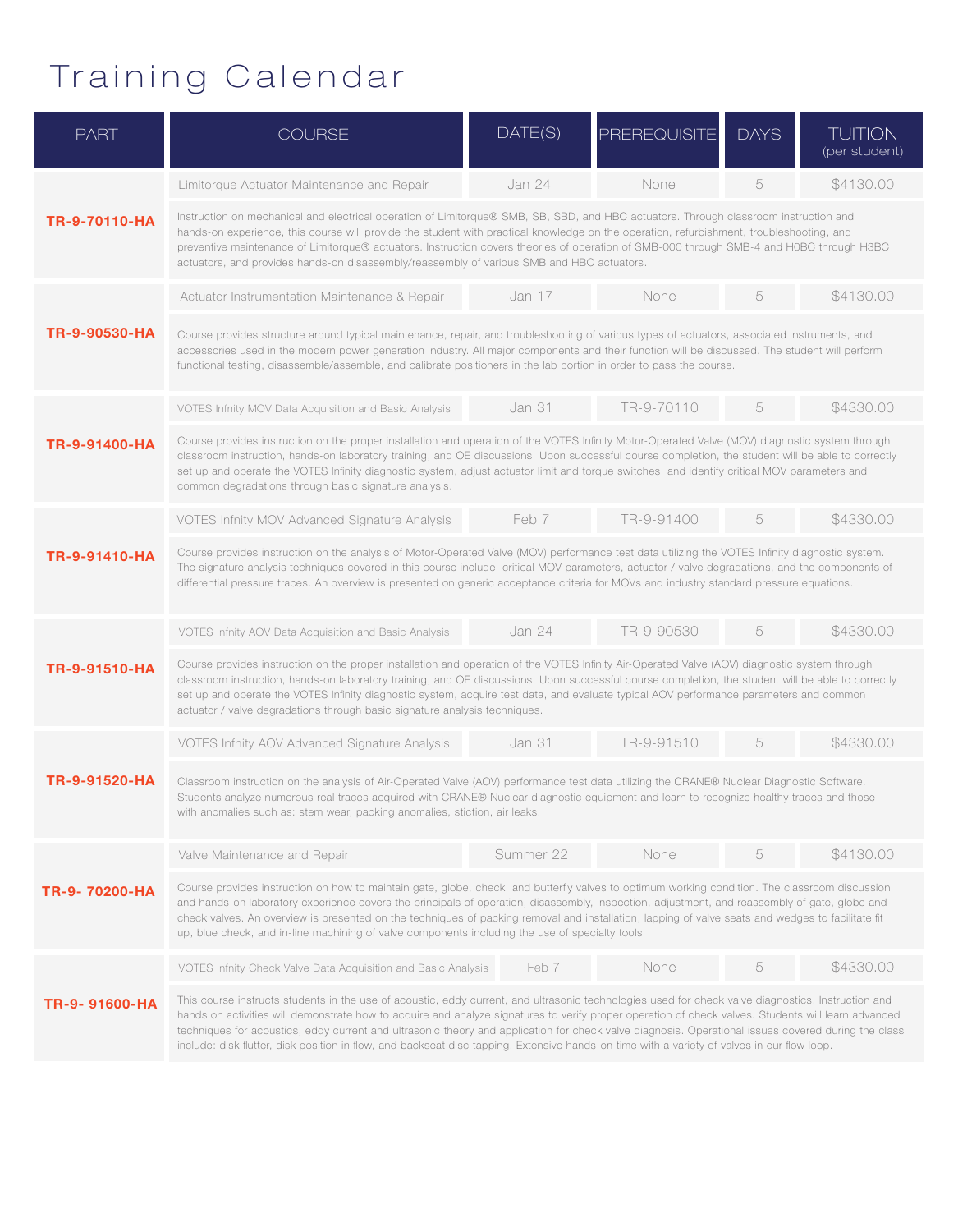## Training Calendar

| <b>PART</b>                                                 | <b>COURSE</b>                                                                                                                                                                                                                                                                                                                                                                                                                                                                                                                                                                                                   | DATE(S)   | <b>PREREQUISITE</b> | <b>DAYS</b> | <b>TUITION</b><br>(per student) |  |
|-------------------------------------------------------------|-----------------------------------------------------------------------------------------------------------------------------------------------------------------------------------------------------------------------------------------------------------------------------------------------------------------------------------------------------------------------------------------------------------------------------------------------------------------------------------------------------------------------------------------------------------------------------------------------------------------|-----------|---------------------|-------------|---------------------------------|--|
| TR-9-70110-HA                                               | Limitorque Actuator Maintenance and Repair                                                                                                                                                                                                                                                                                                                                                                                                                                                                                                                                                                      | June 6    | None                | 5           | \$4130.00                       |  |
|                                                             | Instruction on mechanical and electrical operation of Limitorque® SMB, SB, SBD, and HBC actuators. Through classroom instruction and<br>hands-on experience, this course will provide the student with practical knowledge on the operation, refurbishment, troubleshooting, and<br>preventive maintenance of Limitorque® actuators. Instruction covers theories of operation of SMB-000 through SMB-4 and HOBC through H3BC<br>actuators, and provides hands-on disassembly/reassembly of various SMB and HBC actuators.                                                                                       |           |                     |             |                                 |  |
| TR-9-90530-HA                                               | Actuator Instrumentation Maintenance & Repair                                                                                                                                                                                                                                                                                                                                                                                                                                                                                                                                                                   | July 11   | None                | 5           | \$4130.00                       |  |
|                                                             | Course provides structure around typical maintenance, repair, and troubleshooting of various types of actuators, associated instruments, and<br>accessories used in the modern power generation industry. All major components and their function will be discussed. The student will perform<br>functional testing, disassemble/assemble, and calibrate positioners in the lab portion in order to pass the course.                                                                                                                                                                                            |           |                     |             |                                 |  |
| TR-9-91400-HA                                               | VOTES Infnity MOV Data Acquisition and Basic Analysis                                                                                                                                                                                                                                                                                                                                                                                                                                                                                                                                                           | June 13   | TR-9-70110          | 5           | \$4330.00                       |  |
|                                                             | Course provides instruction on the proper installation and operation of the VOTES Infinity Motor-Operated Valve (MOV) diagnostic system through<br>classroom instruction, hands-on laboratory training, and OE discussions. Upon successful course completion, the student will be able to correctly<br>set up and operate the VOTES Infinity diagnostic system, adjust actuator limit and torque switches, and identify critical MOV parameters and<br>common degradations through basic signature analysis.                                                                                                   |           |                     |             |                                 |  |
| TR-9-91410-HA                                               | VOTES Infnity MOV Advanced Signature Analysis                                                                                                                                                                                                                                                                                                                                                                                                                                                                                                                                                                   | June 20   | TR-9-91400          | 5           | \$4330.00                       |  |
|                                                             | Course provides instruction on the analysis of Motor-Operated Valve (MOV) performance test data utilizing the VOTES Infinity diagnostic system.<br>The signature analysis techniques covered in this course include: critical MOV parameters, actuator / valve degradations, and the components of<br>differential pressure traces. An overview is presented on generic acceptance criteria for MOVs and industry standard pressure equations.                                                                                                                                                                  |           |                     |             |                                 |  |
| TR-9-91510-HA                                               | VOTES Infnity AOV Data Acquisition and Basic Analysis                                                                                                                                                                                                                                                                                                                                                                                                                                                                                                                                                           | July 18   | TR-9-90530          | 5           | \$4330.00                       |  |
|                                                             | Course provides instruction on the proper installation and operation of the VOTES Infinity Air-Operated Valve (AOV) diagnostic system through<br>classroom instruction, hands-on laboratory training, and OE discussions. Upon successful course completion, the student will be able to correctly<br>set up and operate the VOTES Infinity diagnostic system, acquire test data, and evaluate typical AOV performance parameters and common<br>actuator / valve degradations through basic signature analysis techniques.                                                                                      |           |                     |             |                                 |  |
| TR-9-91520-HA                                               | VOTES Infnity AOV Advanced Signature Analysis                                                                                                                                                                                                                                                                                                                                                                                                                                                                                                                                                                   | July 25   | TR-9-91510          | 5           | \$4330,00                       |  |
|                                                             | Classroom instruction on the analysis of Air-Operated Valve (AOV) performance test data utilizing the CRANE® Nuclear Diagnostic Software.<br>Students analyze numerous real traces acquired with CRANE® Nuclear diagnostic equipment and learn to recognize healthy traces and those<br>with anomalies such as: stem wear, packing anomalies, stiction, air leaks.                                                                                                                                                                                                                                              |           |                     |             |                                 |  |
| TR-9-70200-HA                                               | Valve Maintenance and Repair                                                                                                                                                                                                                                                                                                                                                                                                                                                                                                                                                                                    | Aug 8     | None                | 5           | \$4130.00                       |  |
|                                                             | Course provides instruction on how to maintain gate, globe, check, and butterfly valves to optimum working condition. The classroom discussion<br>and hands-on laboratory experience covers the principals of operation, disassembly, inspection, adjustment, and reassembly of gate, globe and<br>check valves. An overview is presented on the techniques of packing removal and installation, lapping of valve seats and wedges to facilitate fit<br>up, blue check, and in-line machining of valve components including the use of specialty tools.                                                         |           |                     |             |                                 |  |
| TR-9-91600-HA                                               | VOTES Infnity Check Valve Data Acquisition and Basic Analysis                                                                                                                                                                                                                                                                                                                                                                                                                                                                                                                                                   | Aug 15    | None                | 5           | \$4330.00                       |  |
|                                                             | This course instructs students in the use of acoustic, eddy current, and ultrasonic technologies used for check valve diagnostics. Instruction and<br>hands on activities will demonstrate how to acquire and analyze signatures to verify proper operation of check valves. Students will learn advanced<br>techniques for acoustics, eddy current and ultrasonic theory and application for check valve diagnosis. Operational issues covered during the class<br>include: disk flutter, disk position in flow, and backseat disc tapping. Extensive hands-on time with a variety of valves in our flow loop. |           |                     |             |                                 |  |
| <b>2022 AOV / MOV</b><br><b>Technical</b><br><b>Seminar</b> |                                                                                                                                                                                                                                                                                                                                                                                                                                                                                                                                                                                                                 | Aug 23-24 | None                | 3           | None                            |  |
|                                                             | The Technical Seminar is a continuing training opportunity for VOTES Infinity users to keep abreast of the latest software and hardware<br>improvements. Time is allocated for discussions, workshops, external vendor presentations and plenty of hands-on training.                                                                                                                                                                                                                                                                                                                                           |           |                     |             |                                 |  |